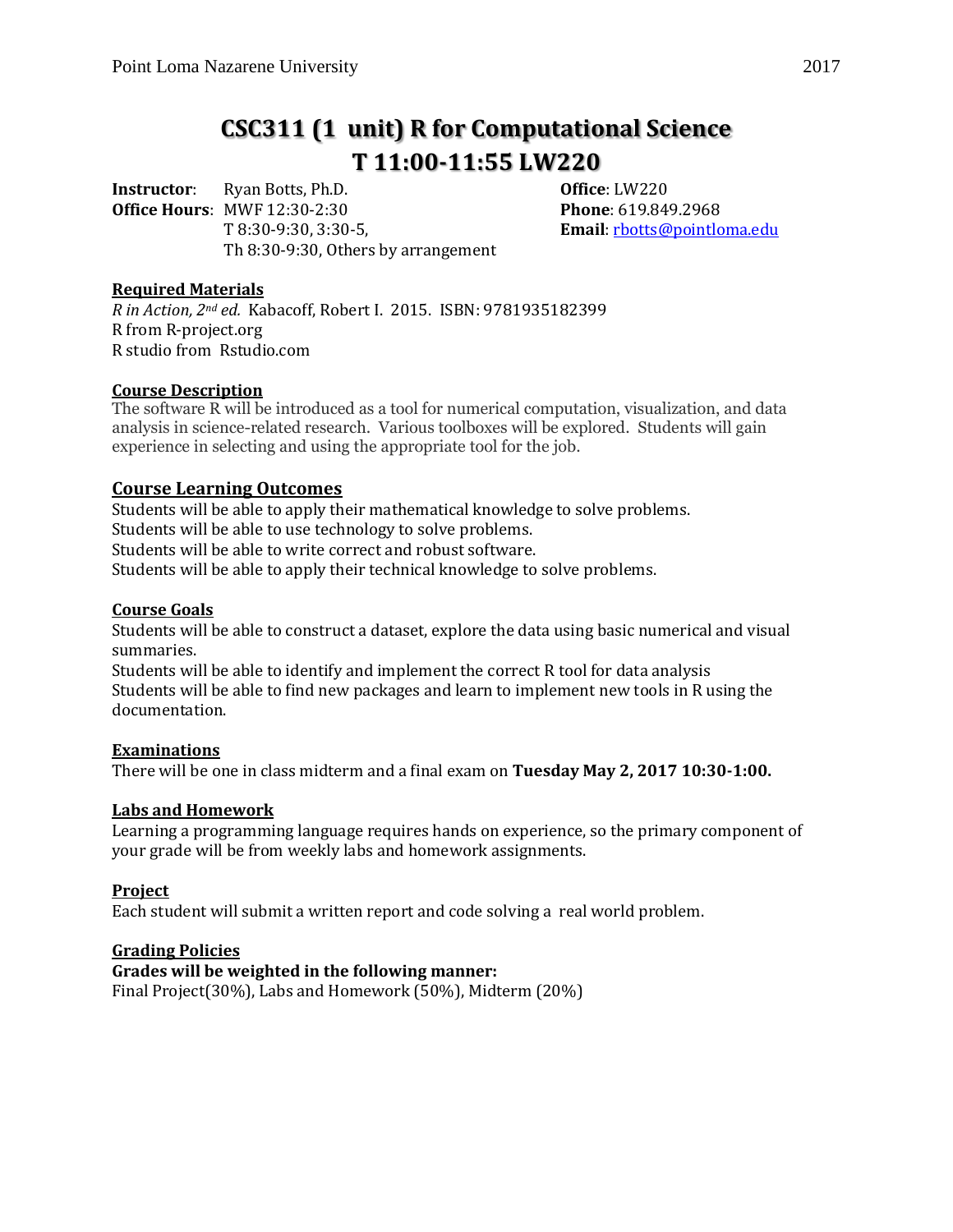| <b>Grading Scale in percentages</b> | A |                                                                                            |                                        |  |
|-------------------------------------|---|--------------------------------------------------------------------------------------------|----------------------------------------|--|
|                                     |   |                                                                                            | $(87.5, 90)$ $(77.5, 80)$ $(67.5, 70)$ |  |
|                                     |   | $\vert$ [92.5, 100] $\vert$ [82.5, 87.5) $\vert$ [72.5, 77.5) $\vert$ [62.5, 67.5) $\vert$ |                                        |  |
|                                     |   | $[90, 92.5]$ $[80, 82.5]$ $[70, 72.5]$ $[60, 62.5]$                                        |                                        |  |

Approximate minimal percentages required to obtain a given grade are:

- **Late work**. A written assignment or computer assignment is late if it is not received at the beginning of class on the due date. Late work will not be accepted. Make-up tests will be given only by arrangement with the instructor for reasons of documented emergency.
- **Format for Projects**. Assignments collected must be prepared in a style suitable for grading. The projects will be graded on clarity and writing quality.
	- o the organization must be easy to follow
	- o the work must be typed
	- $\circ$  complete solutions must be written for problems (not just answers); solutions must be clearly marked
	- o use complete sentences to answer questions

## **University Mission:**

Point Loma Nazarene University exists to provide higher education in a vital Christian community where minds are engaged and challenged, character is modeled and formed, and service becomes an expression of faith. Being of Wesleyan heritage, we aspire to be a learning community where grace is foundational, truth is pursued, and holiness is a way of life.

### **Department Mission:**

The Mathematical, Information, and Computer Sciences department at Point Loma Nazarene University is committed to maintaining a curriculum that provides its students with the tools to be productive, the passion to continue learning, and Christian perspectives to provide a basis for making sound value judgments.

## **Attendance:**

Attendance is expected at each class session. In the event of an absence you are responsible for the material covered in class and the assignments given that day.

Regular and punctual attendance at all classes in which a student is registered is considered essential to optimum academic achievement. Therefore, regular attendance and participation in each course are minimal requirements to be met. There are no allowed or excused absences except as approved in writing by the Provost for specific students participating in certain university-sanctioned activities. Excused absences still count toward the 10%-20% limits, but allow students to make up work, quizzes, or tests missed as a result of a university-sanctioned activity. Activities of a unique nature, such as labs or other activities identified clearly on the syllabus, cannot be made up except in rare instances when instructors have given advanced, written approval for doing so. Whenever the number of accumulated absences in a class, for any cause, exceeds ten (10) percent of the total number of class meetings, the faculty member should send an e-mail to the student and the Vice Provost for Academic Administration (VPAA) warning of attendance jeopardy. If more than twenty (20) percent of the total number of class meetings is reported as missed, the faculty member or VPAA may initiate the student's deenrollment from the course without further advanced notice to the student. If the date of de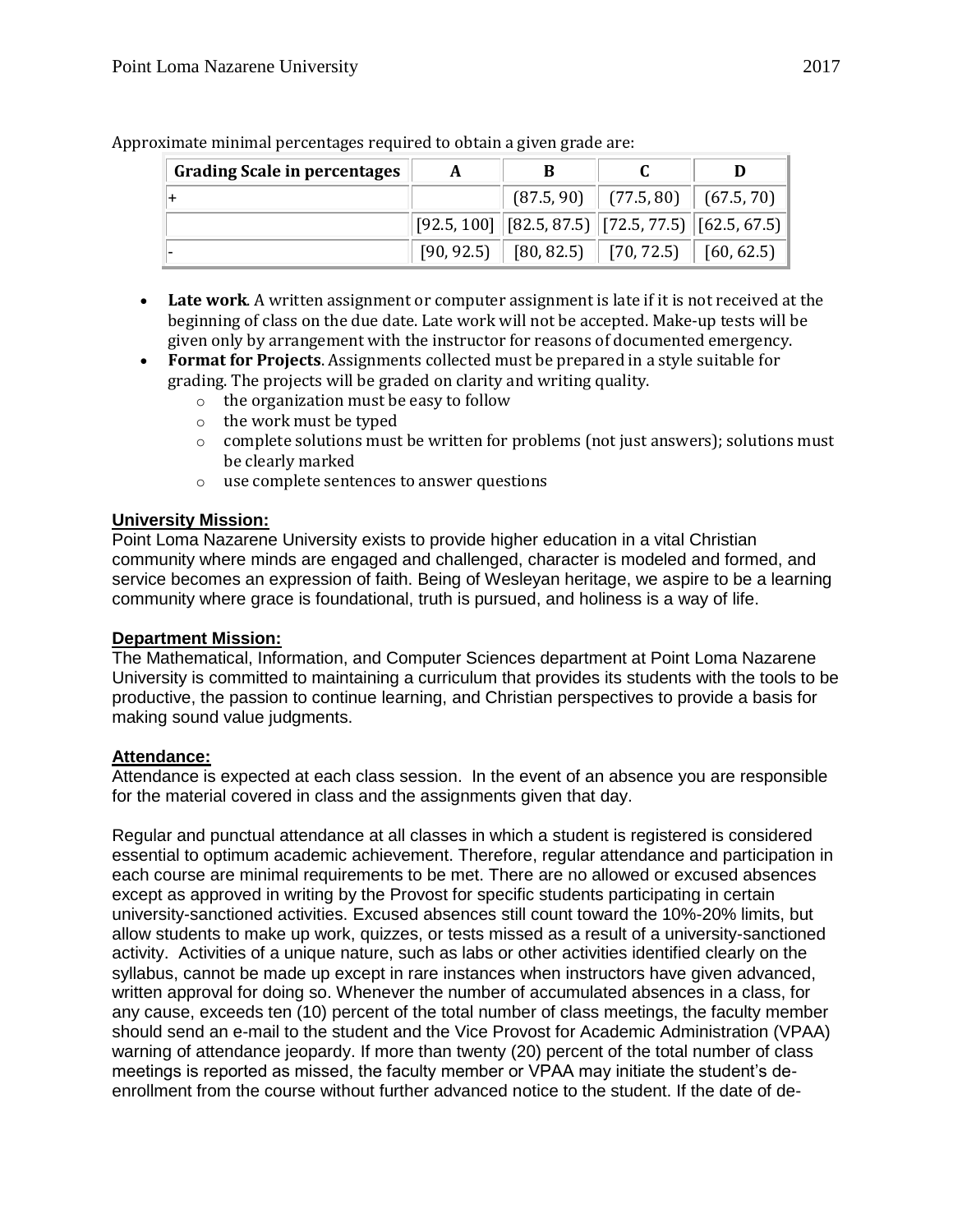enrollment is past the last date to withdraw from a class, the student will be assigned a grade of W or WF consistent with university policy in the Grading section of the catalog. There are no refunds for courses where a de-enrollment was processed. For more details see the PLNU catalog: [http://catalog.pointloma.edu/content.php?catoid=18&navoid=1278#Class\\_Attendance](http://catalog.pointloma.edu/content.php?catoid=18&navoid=1278#Class_Attendance)

# **Class Enrollment:**

It is the student's responsibility to maintain his/her class schedule. Should the need arise to drop this course (personal emergencies, poor performance, etc.), the student has the responsibility to follow through (provided the drop date meets the stated calendar deadline established by the university), not the instructor. Simply ceasing to attend this course or failing to follow through to arrange for a change of registration (drop/add) may easily result in a grade of F on the official transcript.

# **Academic Accommodations:**

While all students are expected to meet the minimum academic standards for completion of their courses as established by the instructors, students with special needs may require academic accommodations. At Point Loma Nazarene University, students requesting academic accommodations must file documentation with the Disability Resource Center (DRC), located in the Bond Academic Center. Students can also reach the Disability Resource Center by phone at 619-849-2486 or by e-mail at [DRC@pointloma.edu.](mailto:DRC@pointloma.edu) Once the student files documentation, the Disability Resource Center contacts the student's instructors and provides written recommendations for reasonable and appropriate accommodations to meet the individual needs of the student. This policy assists the university in its commitment to full compliance with Section 504 of the Rehabilitation Act of 1973, the Americans with Disabilities (ADA) Act of 1990, and ADA Amendments Act of 2008, all of which prohibit discrimination against students with special needs and guarantees all qualified students equal access to the benefits of PLNU programs and activities. For more details see the PLNU catalog: http://catalog.pointloma.edu/content.php?catoid=18&navoid=1278#Academic\_Accommodations

Students with learning disabilities who may need accommodations should discuss options with the instructor during the first two weeks of class.

# **Academic Honesty:**

The Point Loma Nazarene University community holds the highest standards of honesty and integrity in all aspects of university life. Any violation of the university's commitment is a serious affront to the very nature of Point Loma's mission and purpose. Violations of academic honesty include cheating, plagiarism, falsification, aiding academic dishonesty, and malicious interference. The details of PLNU's meaning of each of these words can be found in the PLNU catalog at:

[http://catalog.pointloma.edu/content.php?catoid=18&navoid=1278#Academic\\_Honesty](http://catalog.pointloma.edu/content.php?catoid=18&navoid=1278#Academic_Honesty)

A student remains responsible for the academic honesty of work submitted in PLNU courses and the consequences of academic dishonesty beyond receipt of the final grade in the class and beyond the awarding of the diploma. Ignorance of these catalog policies will not be considered a valid excuse or defense. Students may not withdraw from a course as a response to a consequence.

A student who is caught cheating on any item of work will receive a zero on that item and may receive an "F" for the semester. See the PLNU Catalog for a further explanation of the PLNU procedures for academic dishonesty

[\(http://catalog.pointloma.edu/content.php?catoid=18&navoid=1278#Academic\\_Honesty\)](http://catalog.pointloma.edu/content.php?catoid=18&navoid=1278#Academic_Honesty).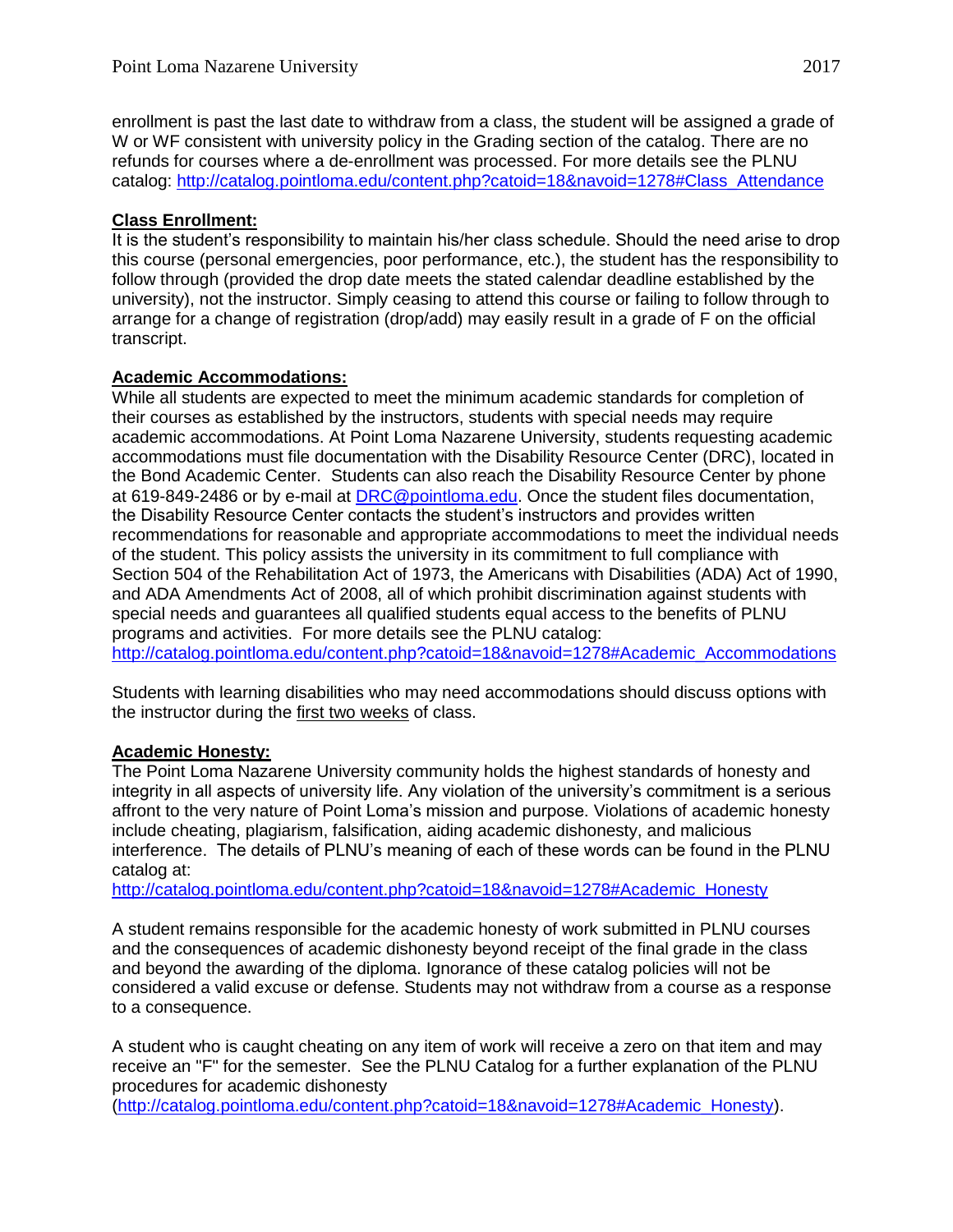## **Final Exam: Tuesday May 2, 2017 10:30-1:00pm**

The final exam date and time is set by the university at the beginning of the semester and may not be changed by the instructor. Only in the case that a student is required to take three exams during the same day of finals week is an instructor authorized to change the exam date and time for that particular student.

## **Copyright Protected Materials:**

Point Loma Nazarene University, as a non-profit educational institution, is entitled by law to use materials protected by the US Copyright Act for classroom education. Any use of those materials outside the class may violate the law.

## **Credit Hour:**

In the interest of providing sufficient time to accomplish the stated course learning outcomes, this class meets the PLNU credit hour policy for an 1 unit class delivered over 15 weeks. Specific details about how the class meets the credit hour requirements can be provided upon request.